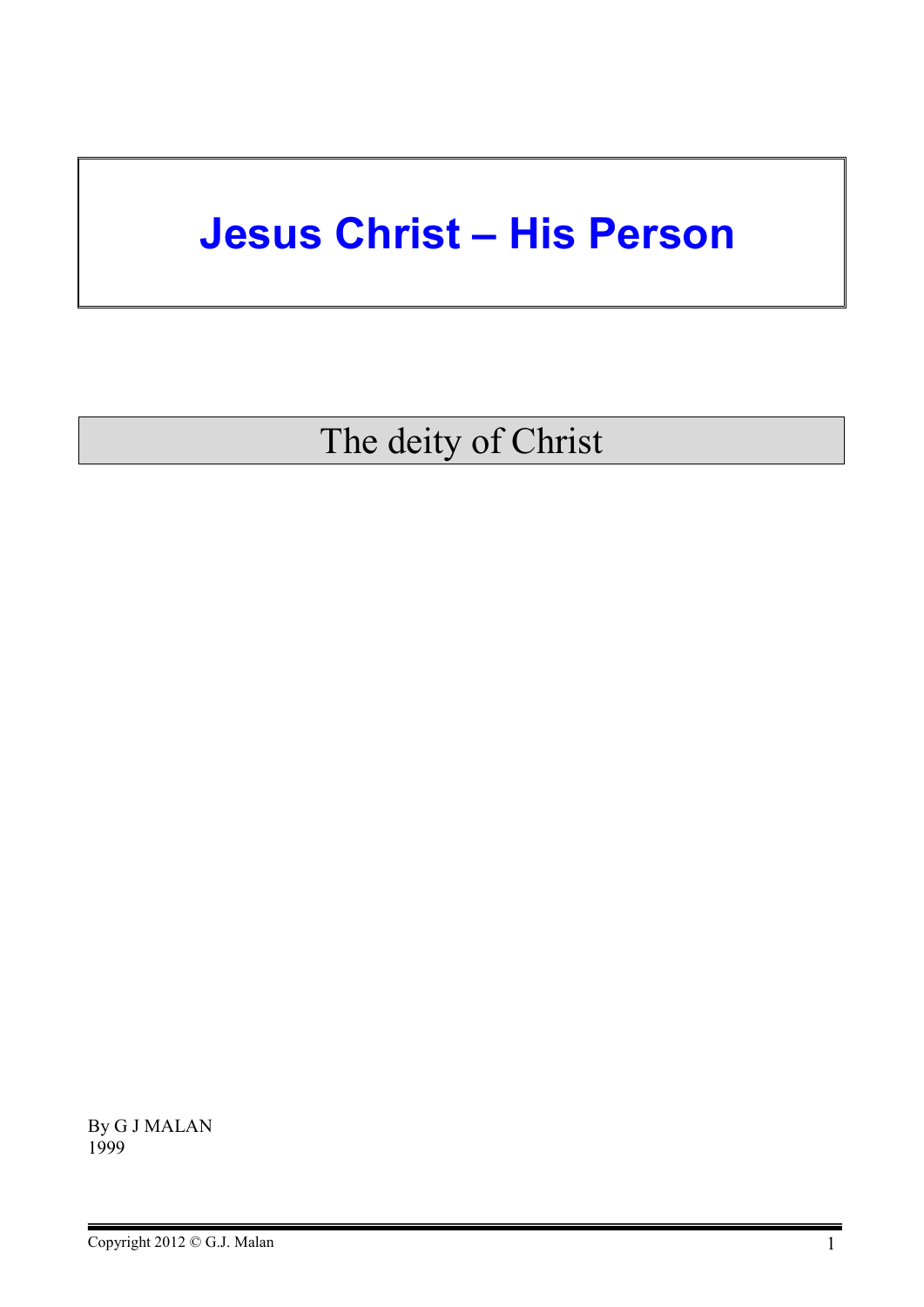# **THE DEITY OF CHRIST**

# **1. Introduction**

| <b>Aims</b>                                                  | The deity (godship, divine nature) of Jesus Christ is at the heart of the<br>Christian faith. The true disciple follows Him, not for what He does, but<br>because of who He is. The disciple will say that Jesus Christ is not a mere<br>man, but God. But,  is this true? Is the carpenter of Nazareth the Son of<br>God whom he claimed to be?                                                                                                                                                                                                                                 |
|--------------------------------------------------------------|----------------------------------------------------------------------------------------------------------------------------------------------------------------------------------------------------------------------------------------------------------------------------------------------------------------------------------------------------------------------------------------------------------------------------------------------------------------------------------------------------------------------------------------------------------------------------------|
|                                                              | Because Christianity is essentially Christ, any serious enquiry into<br>Christianity should begin with the person of Christ. His person and work are<br>the rock upon which the Christian religion is built. Stott (1971, 3) shows that<br>if Jesus is not who He said He is, the foundation of Christianity is<br>undermined. On the other hand, Stott argues, if Jesus Christ can be shown to<br>have been a uniquely divine person, many other problems begin naturally to<br>be solved:<br>• The existence of God is proved;                                                 |
|                                                              | • the character of God is revealed; and<br>• questions about man's duty and destiny, life after death, the purpose and<br>authority of the Old Testament, and the meaning of the cross begin to be<br>answered.                                                                                                                                                                                                                                                                                                                                                                  |
|                                                              | The aim of this study, then, is to examine the theological problem of the deity<br>of Christ in view of the erosion of the Christian faith that is taking place in<br>many ways towards the turn of the year 2000 (Wilson, 1-7 Dec. 2000: 32-33).                                                                                                                                                                                                                                                                                                                                |
|                                                              | Although this article will not focus on the humanity of Christ, it will of<br>necessity include references to his humanity. The Scriptures declare Him to<br>be fully God and fully man simultaneously. Therefore one should always<br>keep both these natures in mind, so as not to fall into the trap of minimising<br>his humanity in order to 'protect' the fullness of his deity (Dulle: 1).                                                                                                                                                                                |
| <b>Erosion</b> of<br>Christ's deity<br>outside the<br>church | It should be no surprise to note the attempts from outside the church, to erode<br>the deity of Christ. Those in other faiths, as well as those who are professing<br>atheists partake in such attempts on a regular basis. The believer will no<br>doubt say that this is to be expected.                                                                                                                                                                                                                                                                                       |
|                                                              | On the forefront is an organisation called <i>THE JESUS SEMINAR</i> . They claim<br>to represent some of the world's finest scholars on the topic and reality of<br>Jesus Christ. Some of these are academic theologians, some profess to be<br>believers; some declare outright that they do not believe in Jesus Christ as the<br>Son of God and that they regard their involvement in the "great search for the<br>true Jesus" simply as an academic exercise. Decisions on what is truth and<br>what not, are even made within the organisation through a process of voting. |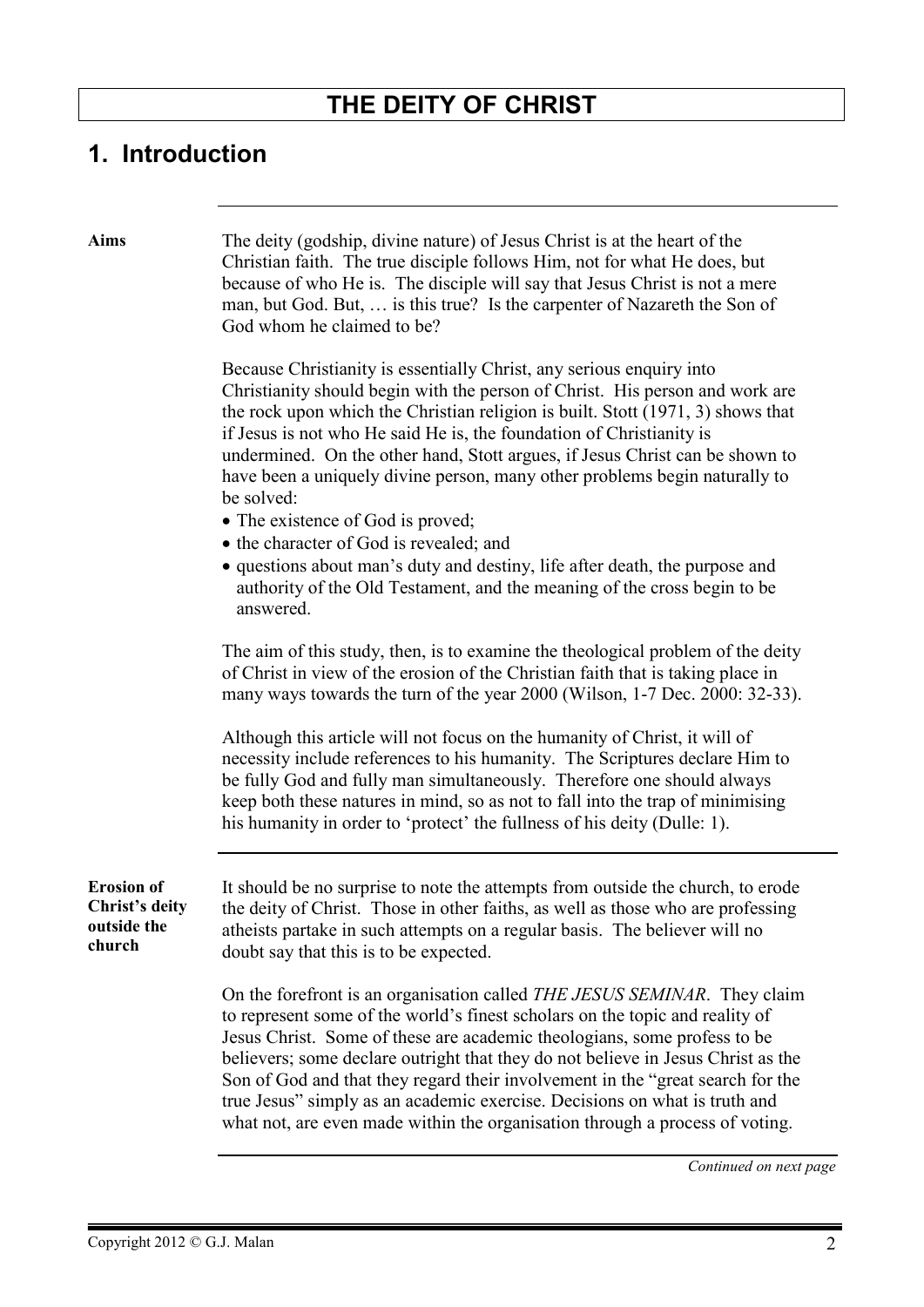# **Introduction,** Continued

| <b>Erosion</b> of<br><b>Christ's deity</b><br>outside the<br>church<br>(continued) | Among their "scientific findings" are denials of the virgin birth and Christ's<br>empty grave. They also conclude that Christ's body never arose from the<br>grave. Among their explanations one finds that the body may have been left<br>on the cross for the vultures, or that it was buried somewhere in a shallow<br>grave. The disciples would have had some kind of "resurrection experience".<br>According to some, the advantage of presenting the "facts" in this way,<br>enables them to "believe" (Jackson, 13 October 2000:15)                                                                                                                                                                                                              |
|------------------------------------------------------------------------------------|----------------------------------------------------------------------------------------------------------------------------------------------------------------------------------------------------------------------------------------------------------------------------------------------------------------------------------------------------------------------------------------------------------------------------------------------------------------------------------------------------------------------------------------------------------------------------------------------------------------------------------------------------------------------------------------------------------------------------------------------------------|
|                                                                                    | Robert Price, a professor in New Testament Philosophy at Drew University<br>and member of the Jesus Seminar, is more explicit in his denial of Christ<br>$(1997)$ :                                                                                                                                                                                                                                                                                                                                                                                                                                                                                                                                                                                      |
|                                                                                    | "I used to think, when I myself was a Christian apologist, a defender<br>of the evangelical faith, that I had done a pretty respectable job of<br>vindicating that story as history. I brought to bear a variety of<br>arguments I now recognize to be fallacious, such as the supposed<br>closeness of the gospels to the events they record, their ostensibly use<br>of eyewitness testimony, etc. Now, in retrospect, I judge that my<br>efforts were about as effective in the end as Superboy's! When all is<br>said and done, he remains a fiction."                                                                                                                                                                                               |
|                                                                                    | Of course, people like Price cannot simply be dismissed by a wave of the<br>hand. The fact that he used to be an energetic young evangelist certainly<br>draws the attention. It immediately calls to mind the words of God through<br>his prophet Hosea, that his people are destroyed from lack of knowledge<br>(Hosea 4:6). These words speak very clearly to church of Jesus Christ today!                                                                                                                                                                                                                                                                                                                                                           |
| <b>Erosion</b> of<br>Christ's deity<br>inside the<br>church                        | Unfortunately the erosion of Christ's deity, and in fact the inerrancy and truth<br>of Scripture, as well as the statements of Jesus Christ, are being<br>systematically and deliberately eroded from within the Christian church. It<br>seems to be spearheaded by academic theologians and educated people who<br>claim status as "thinking" believers, for example:<br>• Christ is not the only Way to the Father. There is only one God and people<br>can come to Him by many ways (Waldner, 27 August 2000).<br>• I have taken God apart, looked at him from all sides and put him together<br>again; and then I did it all over again, and found nothing to fear. God just<br>"roles his eyes" when I stumble and helps me up (Ferreira, 2000:15). |
|                                                                                    | These "thinking" believers are perceived to describe Jesus, not as the Son of<br>God announcing any form of judgement, but as a friendly, liberal philosopher<br>- a Jesus with a message of no discrimination, but of political correctness<br>(Wessels, 1999). Such an approach, of course, suits the false faiths such as<br>the New Age perfectly, as it is used to vindicate their own false teaching as<br>being in harmony with Jesus Christ (Collie, 1995). The very essence of<br>Christ's deity is relegated to vagueness and He is often presented as just a<br>great moral teacher; perhaps the greatest the world has known, but still just a<br>teacher and nothing more (Word In Life, 1996:1658).                                        |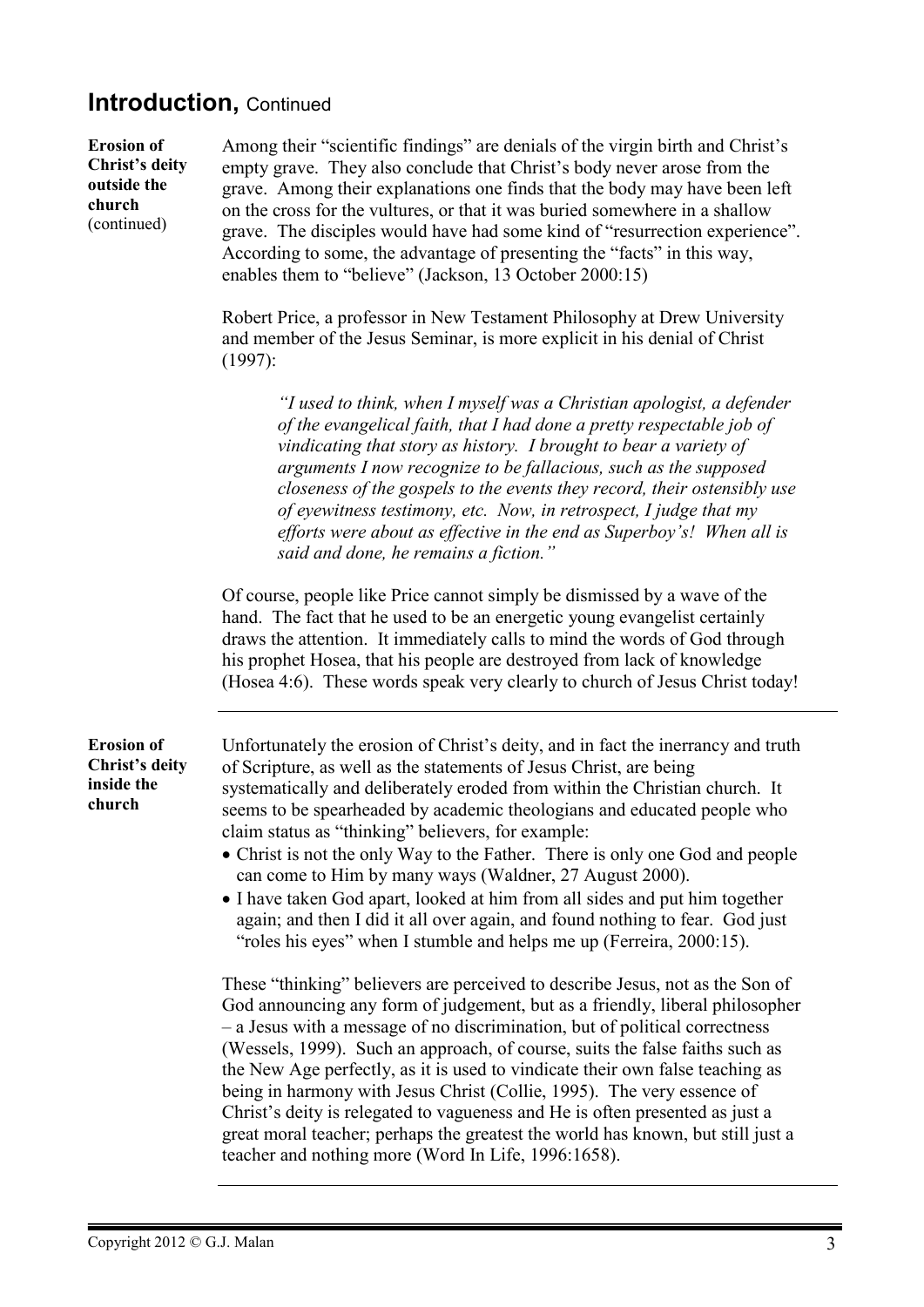# **2. Establishing the deity of Jesus Christ**

#### **Foundational remarks**  The evidence that is presented here will show that Jesus was indeed a historic person possessing two distinct and perfect natures: both God and man. The evidence is presented in six-fold format:

- Christ's own claims
- The character he displayed
- His resurrection from the dead
- The Gospel of John
- The epistle to the Hebrews
- Paul as witness of Christ's deity

#### **2.1 Christ's own claims**

#### **Christ's selfcentred teaching**  Whereas other great religious teachers of the world pointed men away from themselves, saying 'That is the truth as I see it; follow that', Jesus said, 'I am the truth; follow Me' (Stott, 1971:4). Throughout the gospels He is seen to point towards Himself:

- *"I am the bread of life. He who comes to Me shall never hunger, and he who believes in Me shall never thirst."* (John 6:35)
- *"I am the light of the world. He who follows Me shall not walk in darkness, but have the light of life."* (John 8:12)
- *"I am the resurrection and the life. He who believes in Me, though he may die, he shall live."* (John 11:25)
- *"Jesus said to him, 'I am the way, the truth, and the life. No one comes to the Father except through Me'."* (John 14:6)
- *"Come to Me, all you who labour and are heavy laden, and I will give you rest. Take My yoke upon you and learn from Me…"* (Matthew 11:28,29)

A remarkable feature of this teaching is that it came from One who insisted on humility in others. It is written that He even rebuked his own disciples for their self-seeking and desire to be great (Mark 8:29-33 and 10:35-40).

**Christ's direct claims**  Perhaps the most dramatic instance of Christ's direct claims is the record of his visit to the synagogue in Nazareth, because it took place in the midst of those before whom He grew up and who new Him as the son of Joseph, the carpenter. After reading to them from the Scriptures Isaiah 61:1-2, Jesus said, *"Today this Scripture is fulfilled in your hearing".* (Luke 4:21) It is the first recorded word of his public ministry.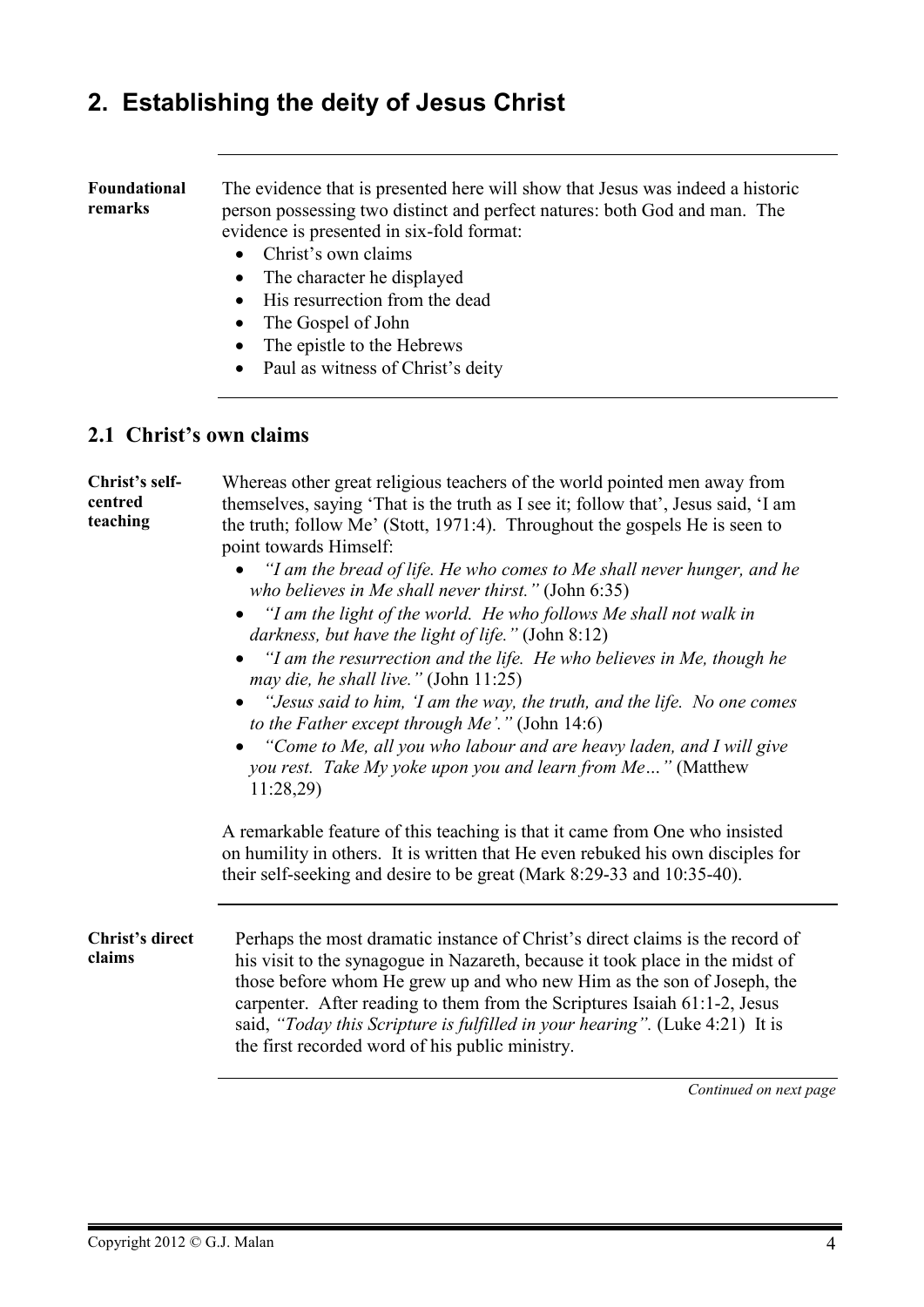| Christ's direct<br>claims<br>(continued) | His claim to the titles 'Son of man' and 'Son of God', may be seen mostly as<br>Messianic titles. Yet his claim to be the Son of God was more than that. It<br>described a unique and eternal relationship with God:<br>• Although He taught his disciples that God was their Father too, He very<br>clearly distinguished between the two sets of relationships. For example,<br>He said to Mary Magdalene, 'I am ascending to my Father and your<br>Father'. He did not put them all on the same level by using the phrase 'our<br>Father'. (Stott, 1971:5 & John 20:17)                                                                                                                                                                                                                                                                                                                                         |
|------------------------------------------|--------------------------------------------------------------------------------------------------------------------------------------------------------------------------------------------------------------------------------------------------------------------------------------------------------------------------------------------------------------------------------------------------------------------------------------------------------------------------------------------------------------------------------------------------------------------------------------------------------------------------------------------------------------------------------------------------------------------------------------------------------------------------------------------------------------------------------------------------------------------------------------------------------------------|
|                                          | • He identified so closely with God the Father, He said that to:<br>know Him was to know God (John 8:19);<br>see Him was to see God (John 14:9);<br>believe in Him was to believe in God (John 12:44);<br>п<br>receive Him was to receive God (Mark 9:37);<br>п<br>hate Him was to hate God John 15:23); and<br>п<br>to honour Him was to honour God (John 5:23).<br>п                                                                                                                                                                                                                                                                                                                                                                                                                                                                                                                                             |
|                                          | • Jesus said to them, 'Most assuredly, I say to you, before Abraham was, I<br>AM' (John 8:58). This was a direct claim to have been existing eternally.<br>It was also a direct claim to deity – the name 'I Am' by which Jehovah<br>revealed himself to Moses at the burning bush. The Jews realised exactly<br>what Jesus was claiming and reached for stones to kill Him. But the time<br>was not there for his triumphant death yet. Anderson remarks on this that<br>no confirmatory evidence is more convincing than that of hostile witnesses<br>(http:www.gospelcom.net/).<br>• On the Sunday following Easter Day, Jesus appeared to the disciples in the<br>upper room. He invited the doubting Thomas to feel his wounds, to which<br>Thomas cried out, 'my Lord and my God!' It is significant to note that<br>Jesus then rebuked Thomas for his unbelief, but not for his worship (John<br>$20:26-29$ |
| Christ's<br>indirect claims              | Christ's claim to deity was advanced as forcefully by indirect claims as it was<br>by his direct claims (Stott, 1971:6). Four such instances are:<br>• He claimed to forgive people's sins (Word in Life, 1996:1658). Direct<br>declarations of forgiveness were made to a paralytic (Matthew 9:2) and an<br>immoral woman (Luke 7:47-48).                                                                                                                                                                                                                                                                                                                                                                                                                                                                                                                                                                         |
|                                          | • Christ's second indirect claim was to bestow life. Examples are found in<br>John 10:28: "And I give them eternal life, and they shall never perish;<br>neither shall anyone snatch them out of my hand", and John 17:2: "as You<br>have given Him authority over all flesh, that He should give eternal life to<br>as many as You have given Him."                                                                                                                                                                                                                                                                                                                                                                                                                                                                                                                                                               |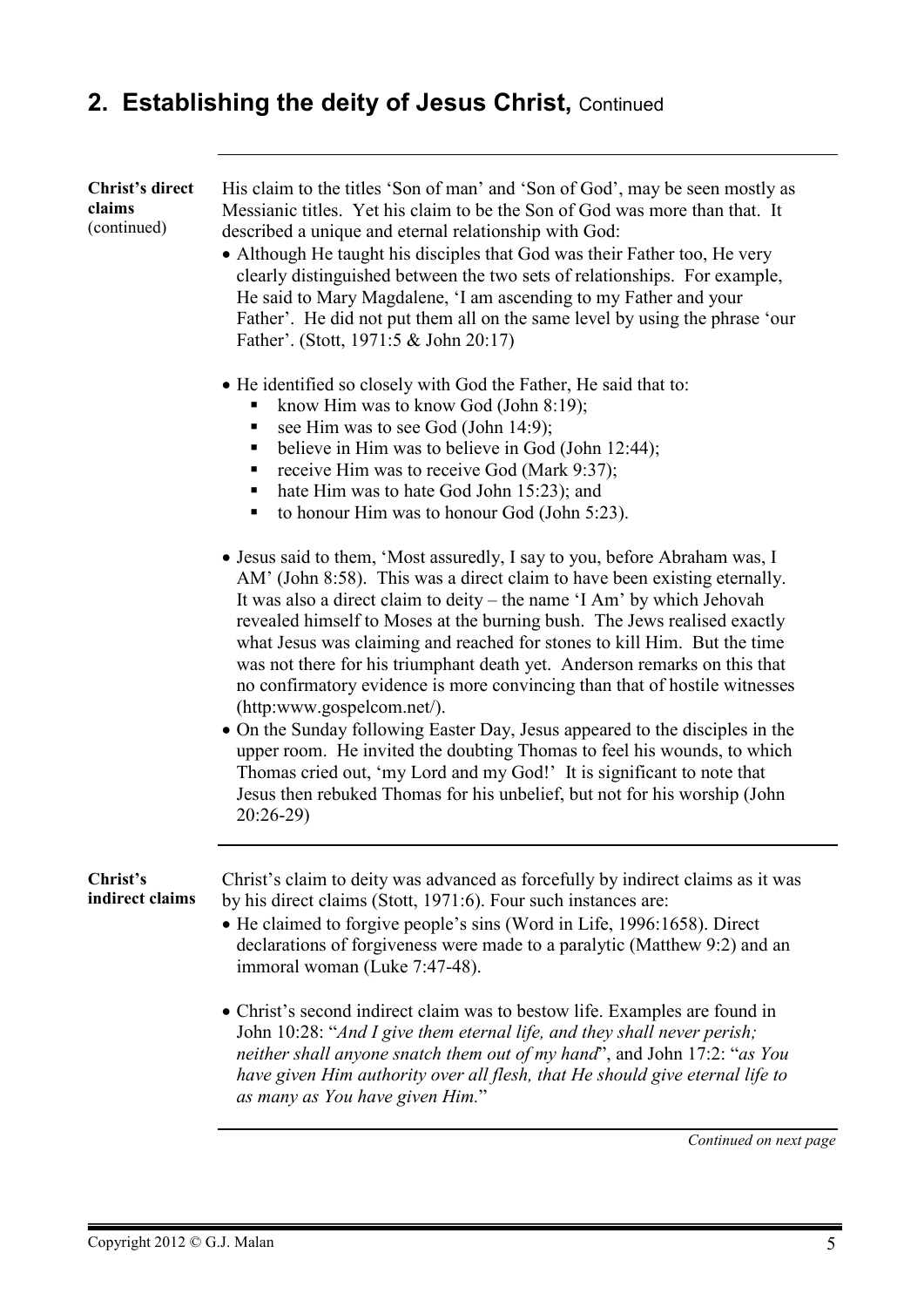#### **Christ's indirect claims** (continued)

- He claimed to teach the truth, not as the scribes who taught by quoting their authorities, or the prophets who spoke with the authority of Jehovah. Christ claimed authority of his own, saying 'Most assuredly, I say to you…'
- Perhaps the most outstanding of Christ's claims was that humanity would ultimately be accountable to Him, for example Matthew 25:31-34, 41: *"When the Son of Man comes in His glory, and all the holy angels with Him, then He will sit on the throne of His glory. All the nations will be gathered before Him, and He will separate them one from another, as a shepherd divides his sheep from the goats. And He will set the sheep on His right hand, but the goats on the left. Then the King will say to those on His right hand, 'Come, you blessed of My Father, inherit the kingdom prepared for you from the foundation of the world'… Then He will also say to those on the left hand, 'Depart from Me, you cursed, into the everlasting fire prepared for the devil and his angels."*

These were indeed astonishing claims.

**Christ's dramatised claims: Miracles and wonders**  The miracles Christ worked are not discussed here in any detail. They are well accounted for in all the gospels. What is important to note, however, is that the value of Christ's miracles lies more in their spiritual significance than in their supernatural character. They were never performed in a selfish manner or for their own sake. It can be said that they were illustrations of authority and not of power. **After Christ's death, resurrection and ascension, the miracles continued**

through the work of his disciples in his Name! Contrary to some thinking, it was not only limited to the Twelve (the foundational apostles), for example the work of Philip in Samaria (Acts 8:5-8). **It also continues in the church today, albeit sadly on an extremely limited scale.** In his consideration as to why it is not a common occurrence in the church anymore, Murray (1982:16) comes to the conclusion: 'Because of your unbelief.'

#### **2.2 Christ's character**

Stott (1971:10) underlines the fact that the character Jesus displayed during his earthly life was such that his enemies eventually had to hire false witnesses against Him. But even then they could not agree with each other. Again and again He was pronounced righteous – by Pilate, Herod, Judas the traitor, the penitent thief on the cross, and finally also the centurion, after watching Jesus suffer and die.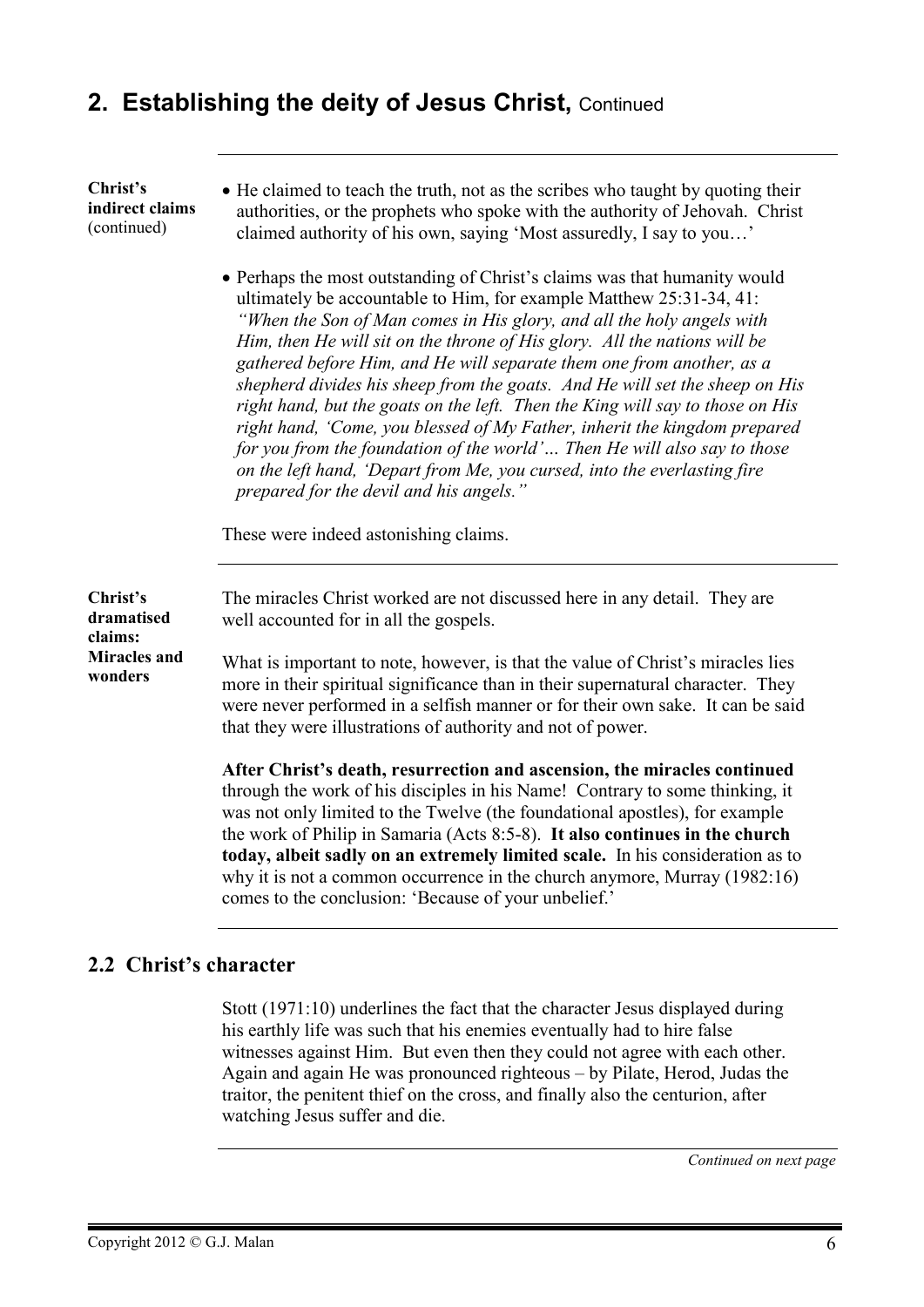**Christ's character**  (continued) One can make your own assessment too. The gospel accounts are there to be scrutinised. Throughout all of them one finds a Jesus that is • consistent:

- unselfish; and
- humble despite his self-centred teaching

Christ exhibited an utter disregard for self in the service of God and man. After being misrepresented, despised and rejected by his own people, deserted by his friends, flogged and nailed to a cross, He could still pray to his Father to forgive of his tormentors (Luke 23:34).

#### **2.3 The resurrection of Christ**

According to Erickson (1992:211) the meaning of an event is the meaning attached to it by those into whose history it came. To the Jews of Jesus' time, his resurrection would have signified divinity. It is important to note that in the Jewish polemic against the Christian message of Jesus' resurrection there is no claim that his grave was not empty. This makes out strong evidence to establish the historicity of the resurrection, which is in itself proof of Jesus' deity.

Stott (1971:11) argues that the resurrection does not establish Christ's deity, but is consistent with it.

Different theories have been invented to explain the empty tomb and disappearance of the body in a way that dismisses the resurrection. They are not discussed here, for not one of them have the support of historical evidence (Stott, 1971:13). See the introduction for some examples - they are all speculation.

Evidence in support of the resurrection include the following (Stott, 1971:12- 16):

• The body was gone and no other feasible explanation have ever been presented.

• the grave clothes were undisturbed (and not folded up as is often believed). the Lord was seen and ten such appearances have been recorded. A study of these appearances reveal a variety of the circumstances of person, place and mood in which they occurred. He was seen by individuals (Mary Magdalene, Peter and James), by small groups and by more than five hundred people together. Jesus appeared in the garden of the tomb, near Jerusalem, in the upper room, on the road to Emmaus, by the Lake of Galilee, on a Galilee mountain and on the Mount of Olives. Moods ranged from weeping, to astonishment, to remorse, incredulity and distraction. It is impossible to dismiss all the evidence as hallucinations or inventions. The risen Lord was truly seen.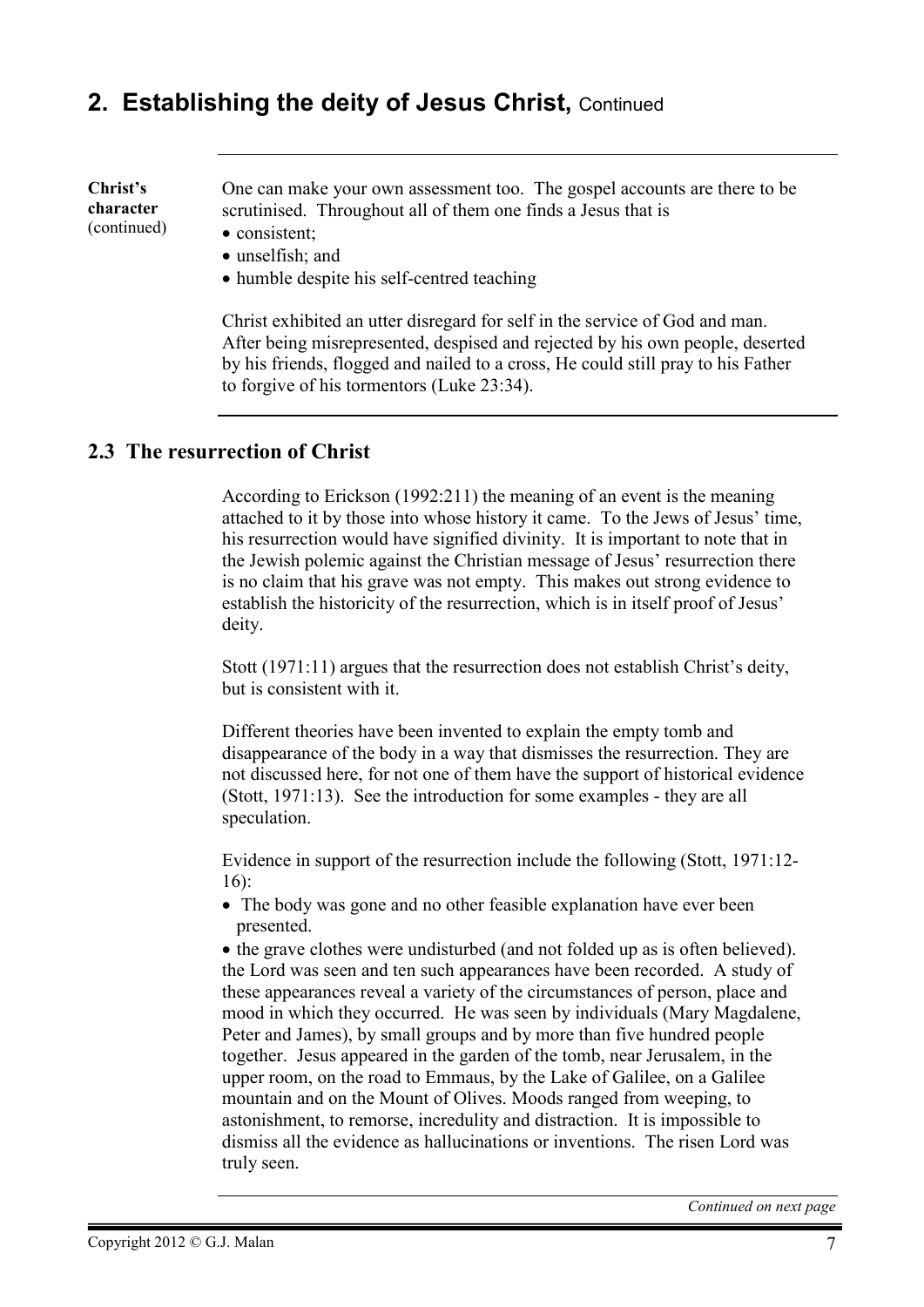#### **The resurrection of Christ**  (continued)

• The disciples were changed dramatically. Simple fishermen became powerful preachers and evangelists, even unto death! Saul turned from fervently persecuting the Christian church to a position on the forefront of those working to establish the Christian church. James, a brother of Jesus, is first presented as one who did not believe (John 7:5). Yet, he later became a leader in the church in Jerusalem (Word In Life, 1996:2249).

It has remained impossible for sceptics through the ages to provide adequate explanations for the phenomena described here, other than the Christian belief that Christ is risen indeed.

#### **2.4 The Gospel of John**

To a large extent, the Gospel of John is a description of the identity of Jesus. He starts with the powerful statement that *"in the beginning was the Word, and the Word was with God, and the Word was God"* (John 1:1). This introductory picture of Jesus is the core message that John follows throughout his gospel account. Jesus' deity can be seen from every chapter of this book and is enhanced by the names John uses to describe Him, for example:

- Only begotten Son
- Lamb of God
- Son of God
- Resurrection
- Life
- The Vine

Repetition of the "I Am" phrase several times also reinforces Christ's deity:

- "I am the bread of life"  $(6:35)$
- "I am the light of the world"  $((8:12)$
- "I am the door of the sheep" (10:7)
- "I am the good shepherd" (10:11)
- "I am the resurrection and the life" (11:25)
- "I am the way, the truth, and the life" (14:6)
- "I am the true vine"  $(15:1)$

Is this perhaps stretching the "I Am" concept too far? It is proposed that this view of Christ is absolutely consistent with Exodus 3:14: *"I AM WHO I AM".* This is clearly in no way a restrictive name, but an all encompassing one!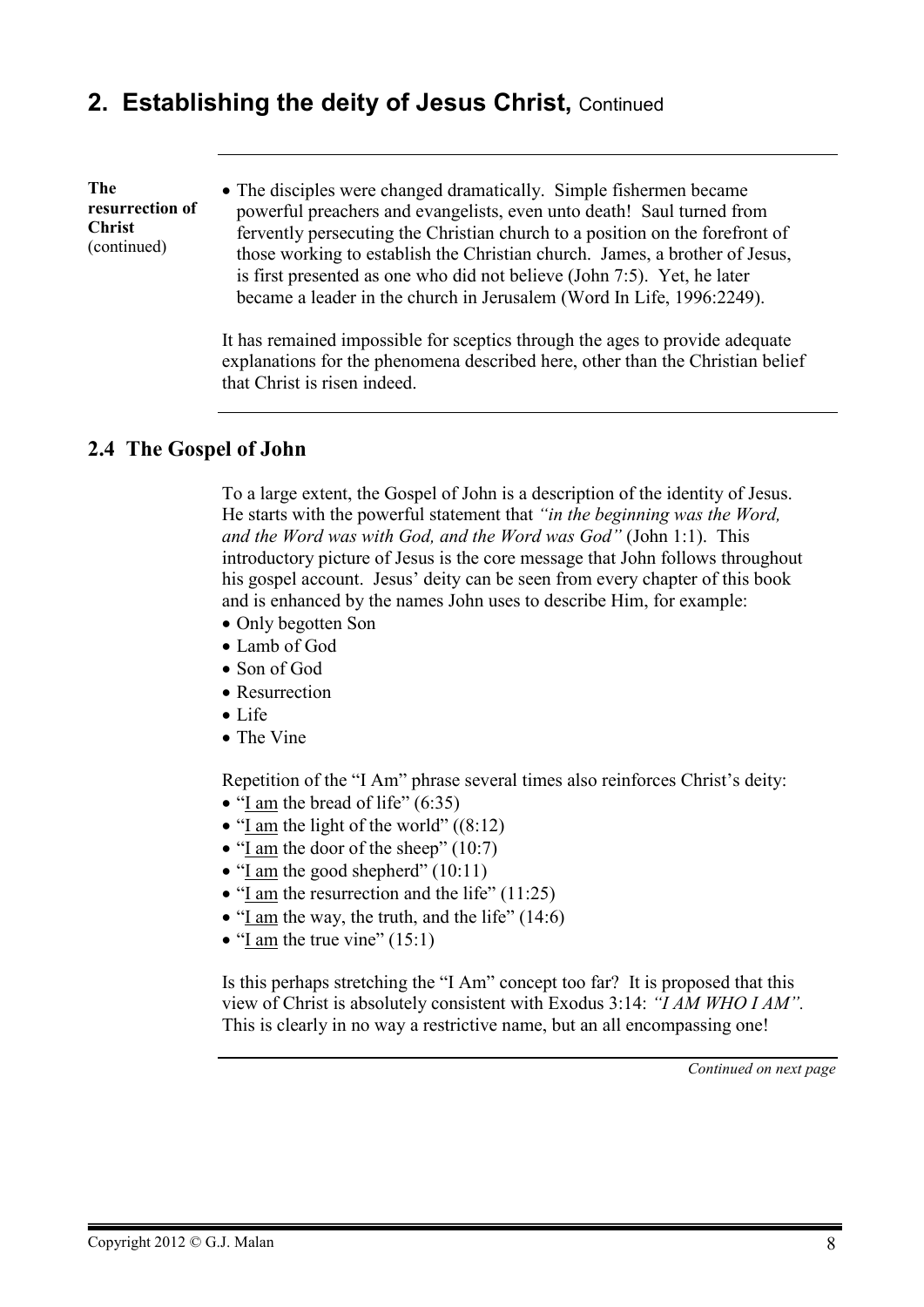#### **2.5 The Epistle of Hebrews**

In many ways, the Book of Hebrews represents the roots of the New Testament. It celebrates Christ as the fulfilment of Old Testament Judaism (Word in Life: 2215). This book is most emphatic regarding Christ's divinity  $(1:1-3):$ 

*"God, who at various times and in various ways spoke in time past to the fathers by the prophets, has in these last days spoken to us by His Son, whom He has appointed heir of all things, through whom also He made the worlds; who being the brightness of His glory and the express image of His person…"*

Jesus is described as superior to angels (1:4-2:9), Moses (3:1-6), and the high priests (4:14-5:10). Erickson (1992:210) concludes in this regard that Jesus is superior for He is not merely a human or an angel, but something higher, namely God.

#### **2.6 Paul as witness of Christ's deity**

Paul, the erstwhile prosecutor of the church, frequently witnesses to his belief in the deity of Christ (Erickson, 1992:210), for example:

- "He is the image of the invisible God, the firstborn over all creation." (Col 1:15)
- "And He is before all things." (Col 1:17)
- "For it pleased the Father that in Him all the fullness should dwell." (Col 1:19)
- "I charge you therefore before God and the Lord Jesus Christ, who will judge the living and the dead at His appearing and His kingdom." (2 Tim 4:1)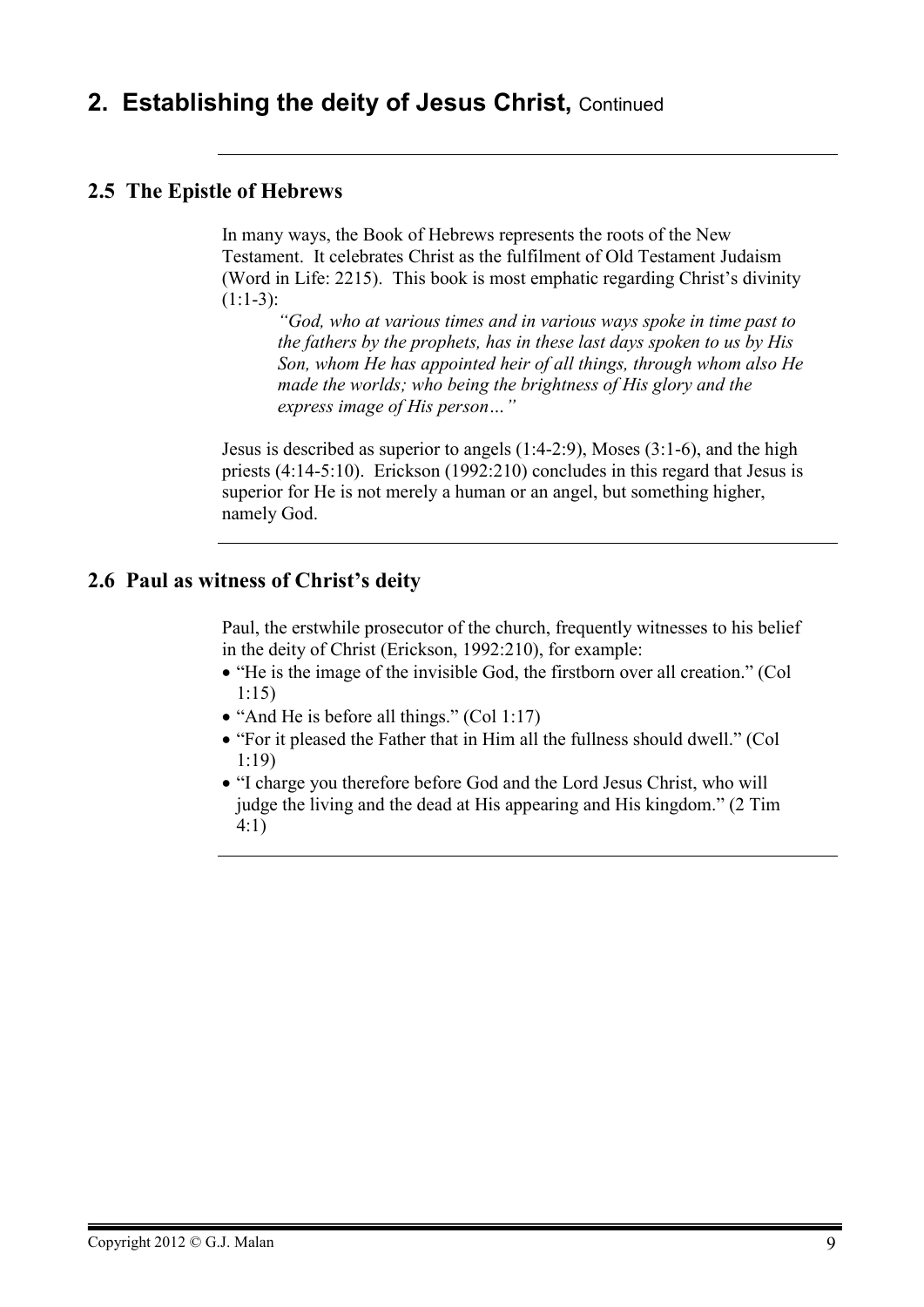# **3. Conclusion**

| <b>Misguided</b><br>efforts? | The efforts of movements such as the Jesus Seminar and individual<br>theologians to discredit traditional Christian teaching, as well as attempts by<br>Christian theologians to fend off the critiques, have led to the creation of an<br>edifice of critical theological scholarship by which a believable "real Jesus"<br>might emerge to view. The result has often been a kind of "modernised"<br>Jesus, whose ethical genius and message of a spiritual kingdom brought him<br>close to the liberal ideas of 19 <sup>th</sup> century German Protestantism (Pearson).<br>Could it be then, that statements in the New Testament were made by a few<br>misguided followers of the man? Could they have misread the signals? Was<br>their desire to find and know the promised Messiah so strong that they<br>developed the idea of Jesus' deity on their own?                                                                              |
|------------------------------|-------------------------------------------------------------------------------------------------------------------------------------------------------------------------------------------------------------------------------------------------------------------------------------------------------------------------------------------------------------------------------------------------------------------------------------------------------------------------------------------------------------------------------------------------------------------------------------------------------------------------------------------------------------------------------------------------------------------------------------------------------------------------------------------------------------------------------------------------------------------------------------------------------------------------------------------------|
| The<br>resurrection          | Frank Morrison, an agnostic journalist, set out to write a book refuting the<br>resurrection of Christ. After much investigation, his opinion changed and he<br>became a believer (McDowell & Stewart, 1993).                                                                                                                                                                                                                                                                                                                                                                                                                                                                                                                                                                                                                                                                                                                                   |
|                              | Morrison concluded that the body of Christ was publicly put in the tomb on<br>Friday, but that it was missing on the Sunday. If He did not rise from the<br>dead, someone must have taken the body. There are three interest groups to<br>consider for such an act:<br>The Romans would not have accomplished anything through it. They<br>wanted to keep the peace in Palestine and would not jeopardise it in<br>any such way.<br>The Jews would not have risked giving Jesus' disciples any grounds<br>for proclaiming a resurrection.<br>The close disciples of Jesus had no reason to steal the body. If they<br>Ξ<br>did, it means that, with the exception of John who was not martyred,<br>they later died a terrible death for something they knew to be untrue.<br>Their actions of proclaiming a religion emphasising the truth, would<br>not have been consistent with what they knew to be true and<br>commanded others to follow. |
|                              | The only reasonable explanation is that Christ has risen, and evidence of<br>eyewitnesses confirmed that this was the case. Peter wrote "For we did not<br>follow cunningly devised fables when we made known to you the power and<br>coming of our Lord Jesus Christ, but were eyewitnesses of His majesty" (2<br>Pet. $1:16$ ).                                                                                                                                                                                                                                                                                                                                                                                                                                                                                                                                                                                                               |
|                              | Morrison concludes that his finding was not the result of facts that altered, for<br>they are recorded imperishably in the monuments and in the pages of human<br>history. But the interpretation to be put on the facts underwent a change.                                                                                                                                                                                                                                                                                                                                                                                                                                                                                                                                                                                                                                                                                                    |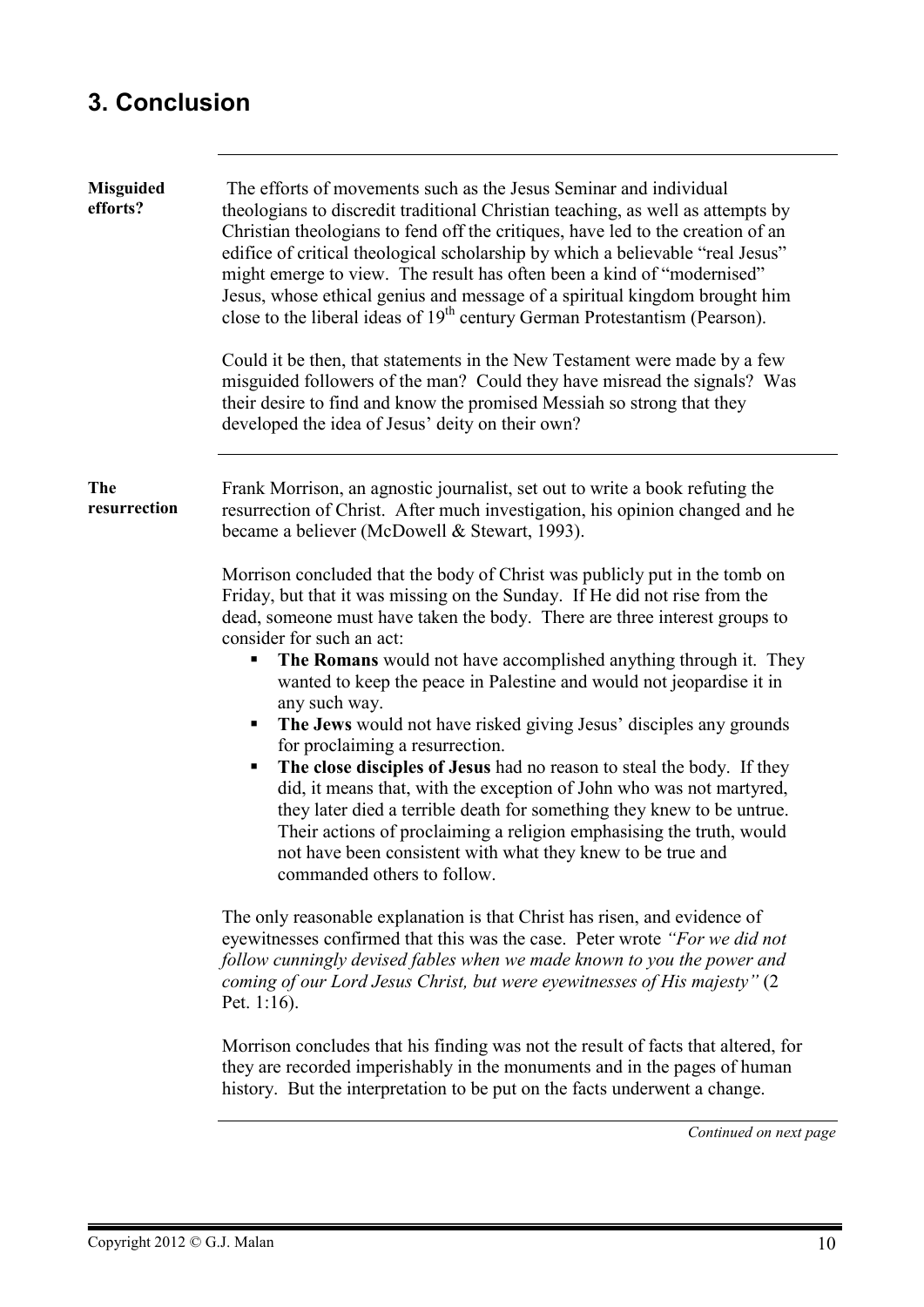# **3. Conclusion,** Continued

**Concluding remarks**  The historical evidence for Christ's deity is more than sufficient to satisfy the curiosity of an honest inquirer. Those who honestly seek the truth in their religious life and take the Scriptures on its face value, will find that in the Name of Jesus, the sick are still being healed and the demon oppressed are being set free. If Jesus had only been a humanly philosopher, such signs and wonders would most certainly not have taken place in his name. The fact that this manifest show of His power is not a more common occurrence wherever Christians meet, was explained in simple terms by Andrew Murray: Because of your unbelief (1982:12-16).

> The deity of Jesus Christ separates Him from all other religious figures. In the major religions of the world one finds that the teachings, and not the teacher, are all-important (McDowell & Stewart, 1993). This principle applies to Confucianism, to Islam, to Buddhism and especially to Hinduism which has no historic founder.

> At the centre of Christianity, however, is the person of Jesus Christ. He did not just claim to be teaching mankind the truth; He claimed that He was the truth (John 14:6).

What Jesus taught is not the important aspect of Christianity, but **who He was.** The evidence presented shows that He was indeed the Son of God, who He claimed to be.